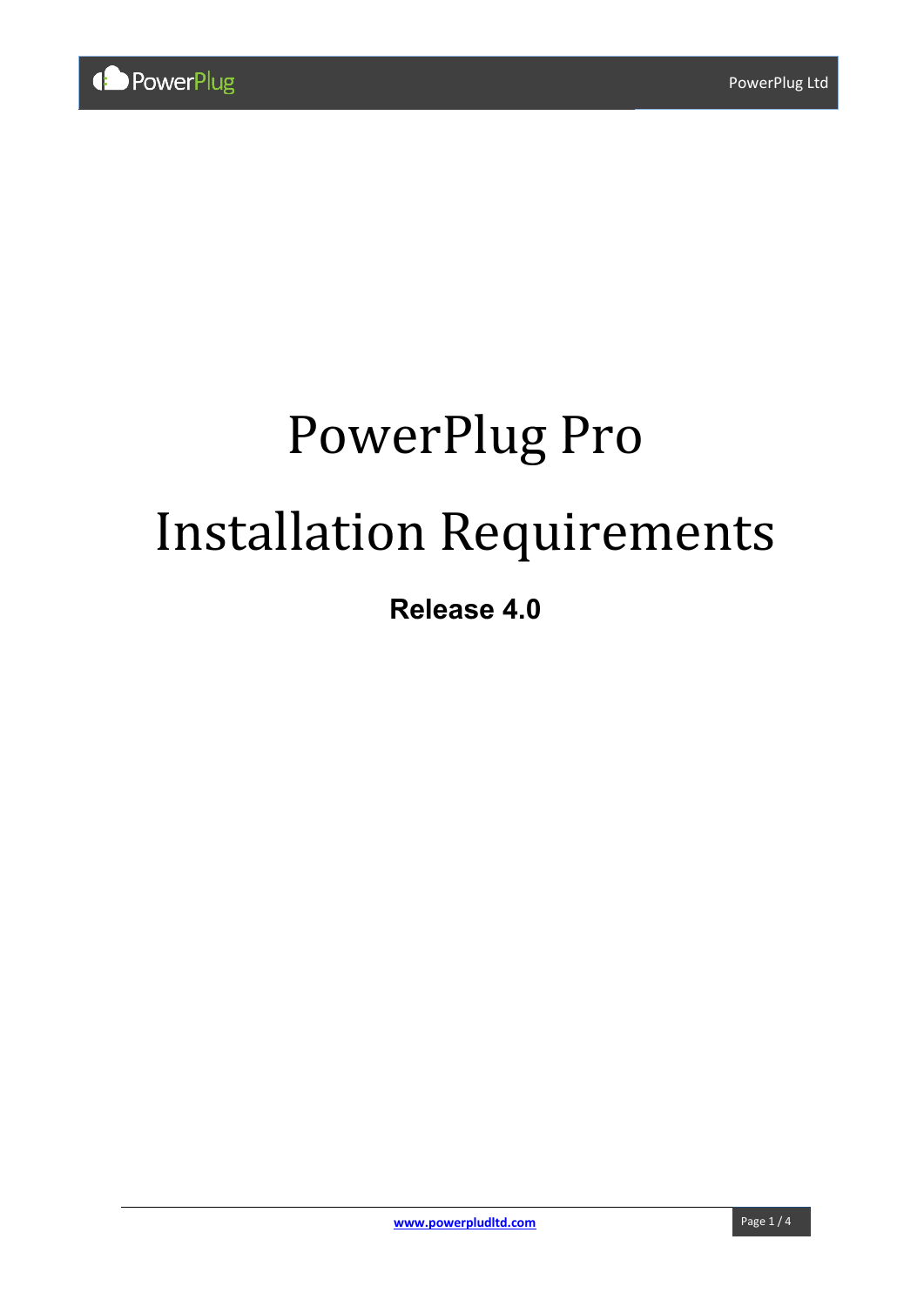# **PowerPlug Pro Installation Requirements**

The PowerPlug Pro system is comprised of a server component, installed on a computer in the organization, and Agent software, installed on each computer you want to include in your organization's power savings plan.

## PowerPlug Pro Server Installation Requirements

The following requirements must be met for the PowerPlug Pro Server installation:

#### **Operating System**

- Windows Server 2008 SP2 (32-bit and 64-bit systems)
- Windows Server 2008 R2
- Windows Server 2012
- Windows Server 2016
- Windows Server 2019

**Note:** The server can also be installed on Windows 7, Windows 8 or Windows 10, for installations of up to 50 clients.

#### **Microsoft .NET**

• Microsoft .NET framework version 3.5 SP1

#### **Database**

- Microsoft SQL Server 2008 database
- Microsoft SQL Server 2008 R2 database
- Microsoft SQL Server 2012
- Microsoft SQL Server 2014
- Microsoft SQL Server 2016
- Microsoft SQL Server 2017
- Microsoft SQL Server 2019

**Note:** Includes all "Express" versions. 32-bit and 64-bit systems are fully supported. The server installation program can install .NET framework 3.5 SP1 and SQL Express if they are not already installed.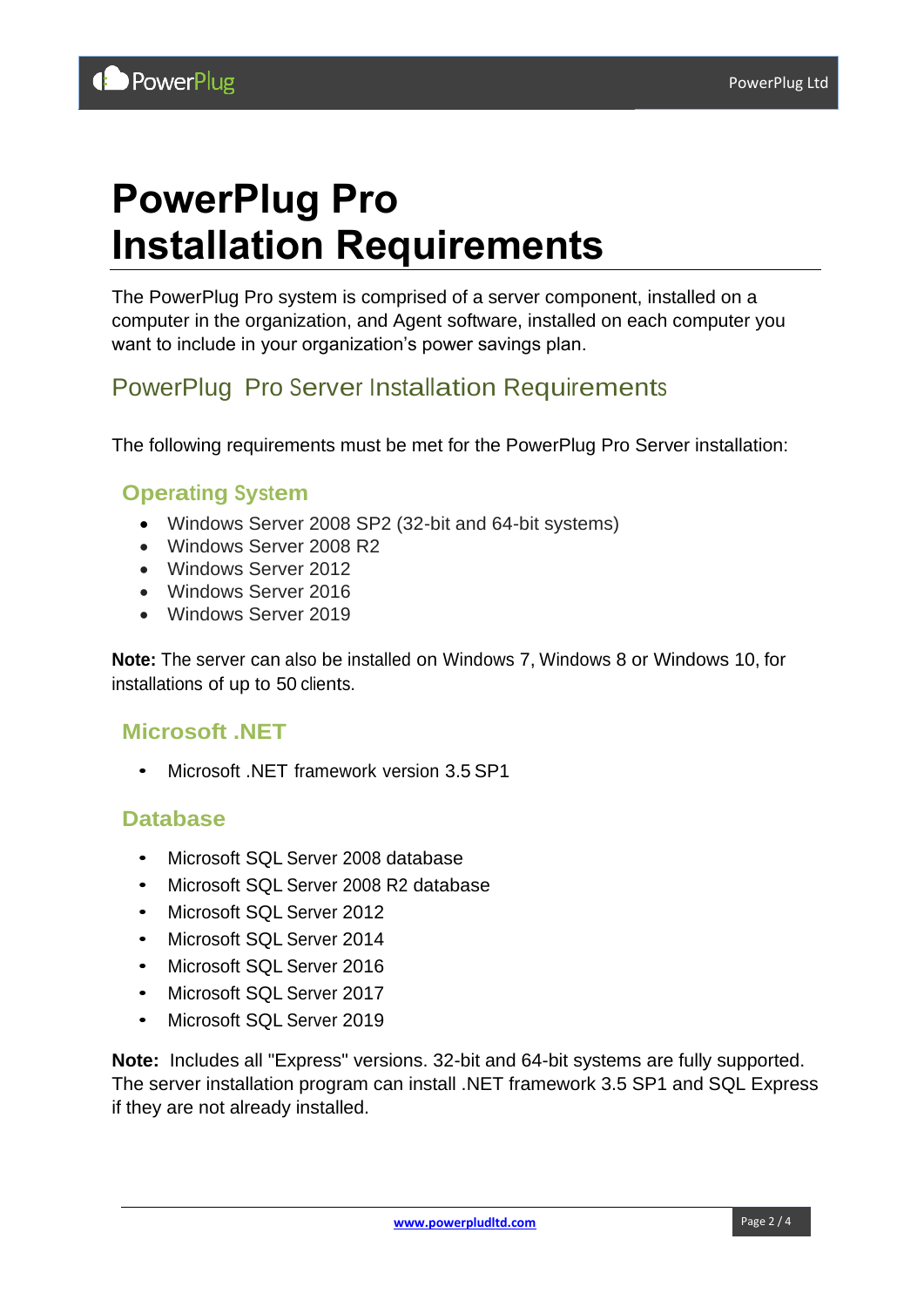PowerPlug Pro Agents communicate with the PowerPlug Pro Server using the HTTP protocol.

HTTP communication requires an IIS Web Server installation on the PowerPlug Pro Server, with the following options installed:

- Static Content
- ASP.NET
- Windows Authentication
- IIS Management Scripts and Tools

The installation program is capable of automatically installing and configuring the IIS Web Server on all other operating systems.

#### **Minimum Hardware Requirements**

- Processor: Dual Core CPU, 2 GHz and up
- Memory: 2 GB of system memory
- Hard drive: 4 GB of available space

#### **Recommended Hardware Requirements**

- Processor: 4 Core CPU, 2 GHz and up
- Memory: 4 GB of system memory
- Hard drive: 8 GB of available space

#### **Recommended Hardware Requirements (Virtual Machine)**

- Processor: 4 Cores processor
- Memory: 4 GB of system memory
- Hard drive: 8 GB of available space